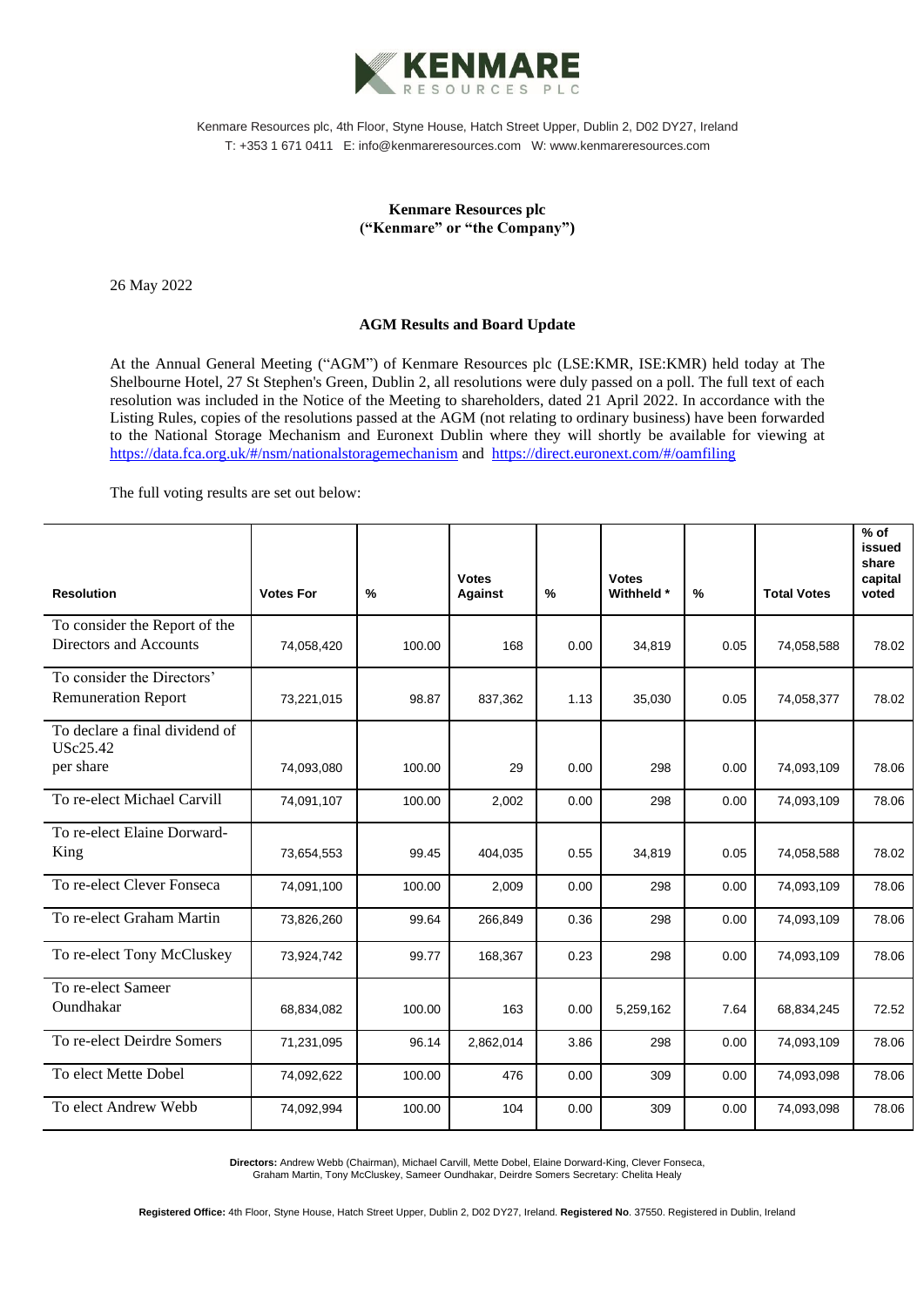| To authorise Directors to fix<br>auditor's remuneration                | 74,092,983 | 100.00 | 374     | 0.00 | 50    | 0.0  | 74,093,357 | 78.06 |
|------------------------------------------------------------------------|------------|--------|---------|------|-------|------|------------|-------|
| To renew the authority to<br>convene an EGM by 14 days'<br>notice.     | 74,018,751 | 99.90  | 74,650  | 0.10 | 6     | 0.00 | 74,093,401 | 78.06 |
| To authorise the directors to<br>allot relevant securities             | 73,551,297 | 99.27  | 542,099 | 0.73 | 11    | 0.00 | 74,093,396 | 78.06 |
| To disapply statutory<br>pre-emption rights                            | 73,575,244 | 99.30  | 516,044 | 0.70 | 2,119 | 0.00 | 74,091,288 | 78.05 |
| To authorise market purchases                                          | 74,045,365 | 99.94  | 48,036  | 0.06 | 6     | 0.00 | 74,093,401 | 78.06 |
| To authorise re-issue of<br>treasury shares.                           | 73,556,740 | 99.28  | 536,605 | 0.72 | 62    | 0.00 | 74,093,345 | 78.06 |
| To amend the articles of<br>association for proposed Odd-<br>lot Offer | 73,558,416 | 99.28  | 534,682 | 0.72 | 309   | 0.00 | 74,093,098 | 78.06 |
| To authorise the making of an<br>Odd-lot Offer                         | 73,556,704 | 99.28  | 536,692 | 0.72 | 11    | 0.00 | 74,093,396 | 78.06 |
| To authorise the making of an<br>off-market purchase of<br>shares**    | 73,452,324 | 99.28  | 535,253 | 0.72 | 11    | 0.00 | 74,093,396 | 77.38 |

*\*A vote withheld is not a vote in law and is not counted in the calculation of the proportion of votes for or against a resolution.*

*\*\* In accordance with section 105(5) of the Companies Act 2014, votes cast in respect of shares held by or on behalf of Odd-lot Holders (as defined in the Circular dated 21 April 2022) on 21 April 2022 were required to be excluded when determining whether resolution 13 was passed. For technical reasons, in order to effect this, the aggregate number of shares held by or on behalf of Odd-lot Holders on 21 April 2022 was deducted from the votes cast in favour of the resolution.*

## **Board update**

As announced on 3 December 2021, Steven McTiernan retired at the Annual General Meeting and Andrew Webb, having been elected as a Director, has succeeded him as Chair of the Board of Directors of Kenmare.

For further information, please contact:

**Kenmare Resources plc** Jeremy Dibb / Katharine Sutton Investor Relations [ir@kenmareresources.com](https://www.globenewswire.com/Tracker?data=bSWAjX-9ib1R7ecAJVojR_JkzlM9Q112ZcpRd4wrL6tsMCSwdFkAeXb1MuD0xIMp64V3FTD6nUkKN3rL0-gxXUyL1efeduEAi9xfMRIbU40=) Tel: +353 1 671 0411 Mob: +353 87 943 0367 / +353 87 663 0875

**Murray (PR advisor)** Doug Keatinge [dkeatinge@murraygroup.ie](mailto:dkeatinge@murraygroup.ie) Tel: +353 1 498 0300